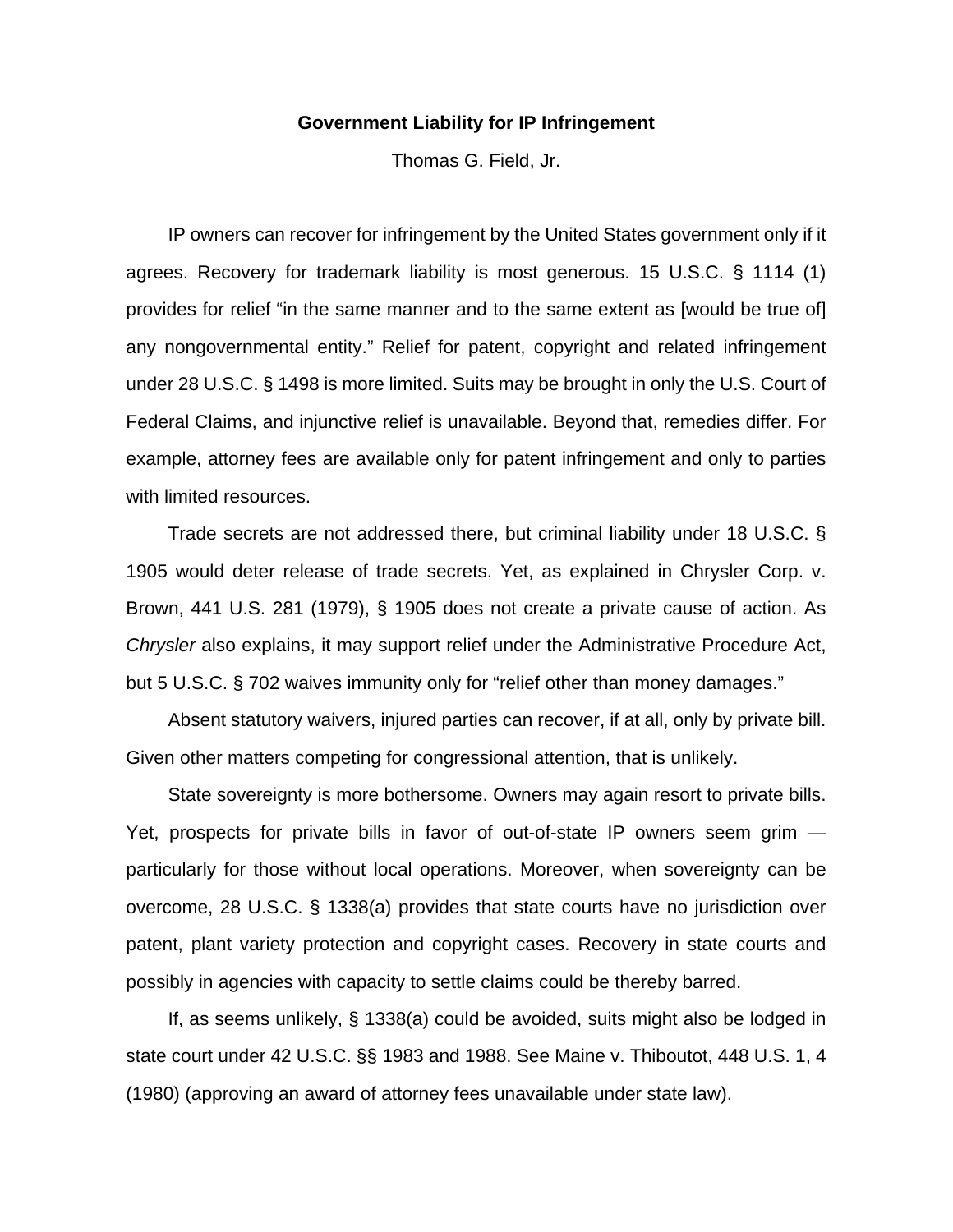In federal district courts, the obstacle presented by § 1338 is replaced by one based on the Eleventh Amendment. It facially bars actions against state governments, but the Fourteenth Amendment imposes obligations that may be enforced in federal courts. For many years abrogation seems to have been easily accomplished, but that came to an end with Atascadero State Hospital v. Scanlon, 473 U.S. 234 (1985). It holds that Congress may not abrogate state immunity unless it does so explicitly in specific statutes.

 In 1990, Congress did precisely that for copyrights in 17 U.S.C. §§ 501(a) and 511. In 1992, 35 U.S.C. § 271(h), was intended to address patents and 15 U.S.C. § 1122, trademarks.

 Florida Prepaid Postsecondary Education Expense Board v. College Savings Bank, 527 U.S. 627 (1999), effectively negates all of those measures. The explanation is unsatisfying in several respects. For example, at 644, n. 9, the majority finds abrogation unnecessary in light of possible state judicial action, but 28 U.S.C. § 1338(a) is not mentioned. But that counts for little.

 Although only patents were addressed in *Florida Prepaid,* Senate Report 102-280 (1992) had attempted to justify abrogation in both patent and trademark cases. Thus failure to do so for one would surely doom the other. That leaves copyrights.

 A dissent by Justice Stevens, joined by Justices Souter, Ginsburg and Breyer, attempts to salvage abrogation in copyright cases at 658 n.9. Chavez v. Arte Publico Press, 204 F.3d 601 (5th Cir. 2000), however, disagrees that Congress adequately justified abrogating state copyright immunity. Moreover, it gives short shrift to arguments devised subsequent to *Florida Prepaid.* Impatient with the ever-changing face of a dispute visited several times, the court concludes, 204 F.3d at 608: "Litigation must run its course at some point. Chavez has had ample opportunity to develop novel theories of recovery in the last years of litigation."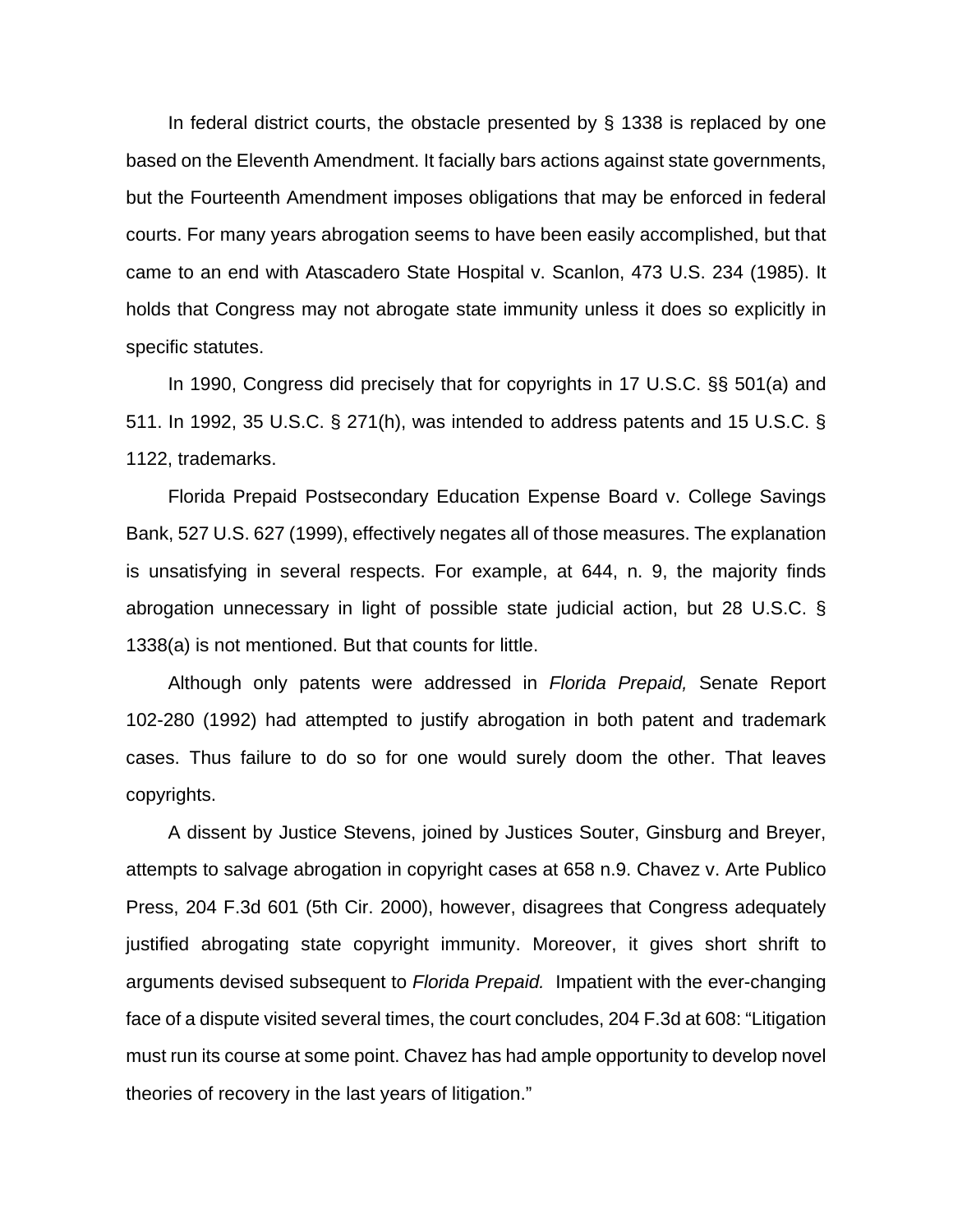Nothing much seems to have since been made of theories *Chavez* refuses to consider. Nor has anything come of Senator Leahy's 1999 bill mentioned at 604, n.4. Although, he set out to overcome various deficiencies identified in *Florida Prepaid,* the Leahy bill failed to attract additional sponsors and never emerged from committee.

 Thus, despite a flurry of congressional activity in the years following *Atascadero State Hospital,* Eleventh Amendment immunity in IP cases seems to have received remarkably little recent attention. Still parties continue to be thwarted in efforts to sue state entitles in federal court.

 Unhappy with the result in Xechem International, Inc. v. The University of Texas M.D. Anderson Cancer Center, 382 F.3d 1324, 1333 (Fed. Cir. 2004), Judge Newman took pains to point out in remarks apart from her panel opinion, at 1332, that options remain. First, as discussed at 1344, correcting inventorship may be possible in state court. But, again, whether that is so depends in part on the scope of 28 U.S.C. § 1338(a). Second, as noted at 1334-35, Xechem's pleadings might have taken advantage of possible federal injunctive relief under Ex parte Young, 209 U.S. 123 (1908). In light of problems with state relief, the latter warrants close attention.

 As Verizon Maryland Inc. v. Public Service Commission of Maryland, 535 U.S. 635, 646 (2002), most recently and succinctly observes: "In determining whether the doctrine of *Ex parte Young* avoids an Eleventh Amendment bar to suit, a court need only conduct a straightforward inquiry into whether the complaint alleges an ongoing violation of federal law and seeks relief properly characterized as prospective." (Brackets and quotation marks omitted.)

 Prospective relief, alone, is less than IP owners often desire. Yet, should eBay Inc. v. MercExchange, L.L.C., 126 S.Ct. 1837 (2006), not interfere, well-crafted injunctions are apt to meet their most serious needs.

Postscript, July 12, 2006: